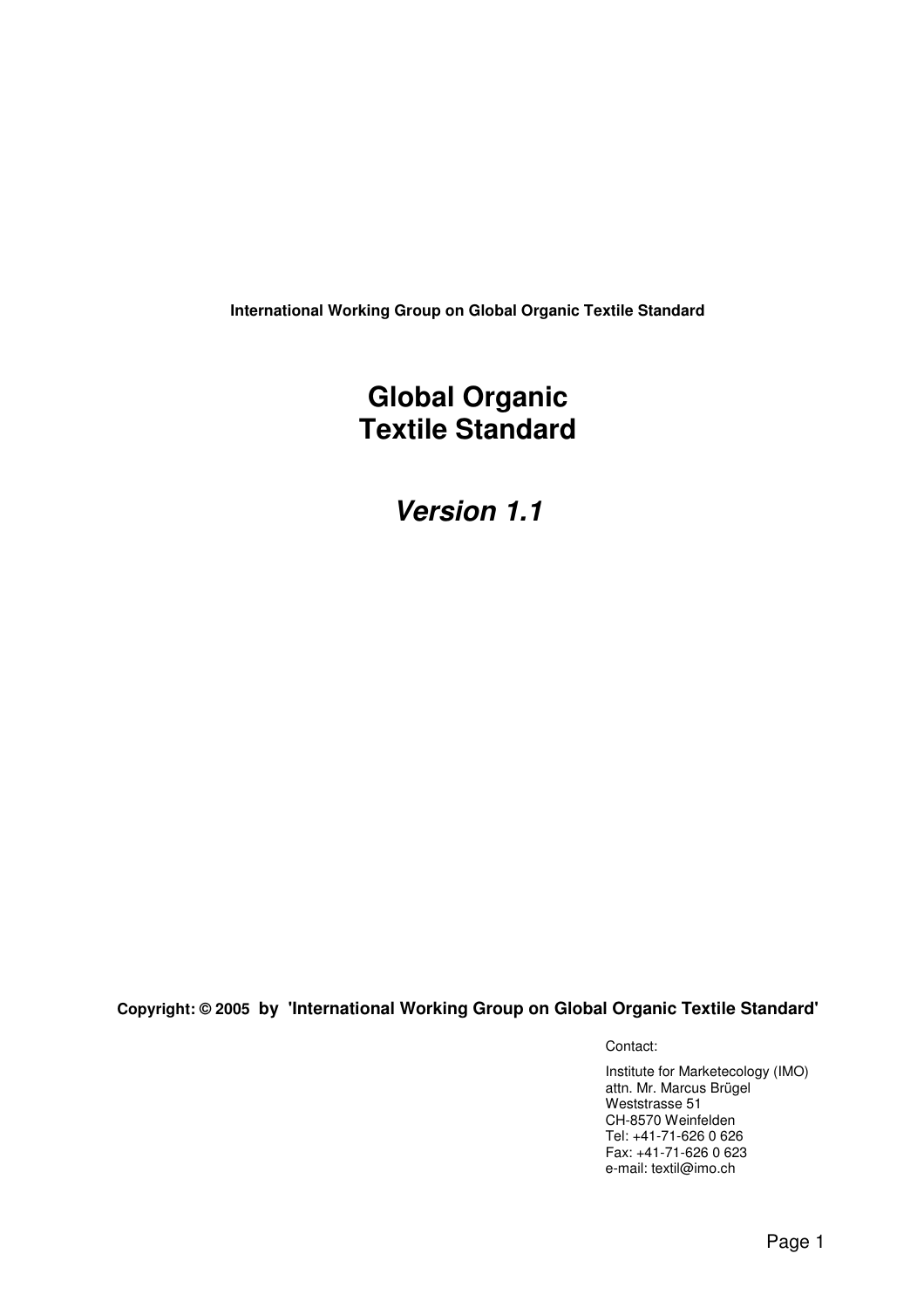# Table of contents

| 1.                                                                                         |  |
|--------------------------------------------------------------------------------------------|--|
| 1.1.                                                                                       |  |
| 1.2.                                                                                       |  |
| 1.3.                                                                                       |  |
| 1.4.                                                                                       |  |
| 2.                                                                                         |  |
| 2.1.                                                                                       |  |
| 2.2.                                                                                       |  |
| Products sold, labelled or represented as "organic" or "organic - in conversion"4<br>2.2.1 |  |
| 2.2.2<br>Products sold, labelled or represented as "made with x % organic materials" or    |  |
|                                                                                            |  |
| 2.3.                                                                                       |  |
| 2.3.1.                                                                                     |  |
| 2.3.2.                                                                                     |  |
| 2.3.3.<br>Basic requirements for auxiliary agents and dyestuffs in all processing stages6  |  |
| 2.3.4.                                                                                     |  |
| 2.3.5.                                                                                     |  |
| 2.3.6.                                                                                     |  |
| 2.3.7.                                                                                     |  |
| 2.3.8.                                                                                     |  |
| 2.3.9.                                                                                     |  |
|                                                                                            |  |
|                                                                                            |  |
|                                                                                            |  |
|                                                                                            |  |
|                                                                                            |  |
|                                                                                            |  |
|                                                                                            |  |
| 2.3.18. Orientation values for residues in additional materials and accessories  13        |  |
| 3.                                                                                         |  |
| 3.1.                                                                                       |  |
| 3.2.                                                                                       |  |
| Freedom of association and the right to collective bargaining are respected 15<br>3.3.     |  |
| 3.4.                                                                                       |  |
| 3.5.                                                                                       |  |
| 3.6.                                                                                       |  |
| 3.7.                                                                                       |  |
| 3.8.                                                                                       |  |
| 3.9.                                                                                       |  |
| 3.10.                                                                                      |  |
| 4.                                                                                         |  |
| 4.1.                                                                                       |  |
| 4.2.                                                                                       |  |
| Annex                                                                                      |  |
|                                                                                            |  |
|                                                                                            |  |
|                                                                                            |  |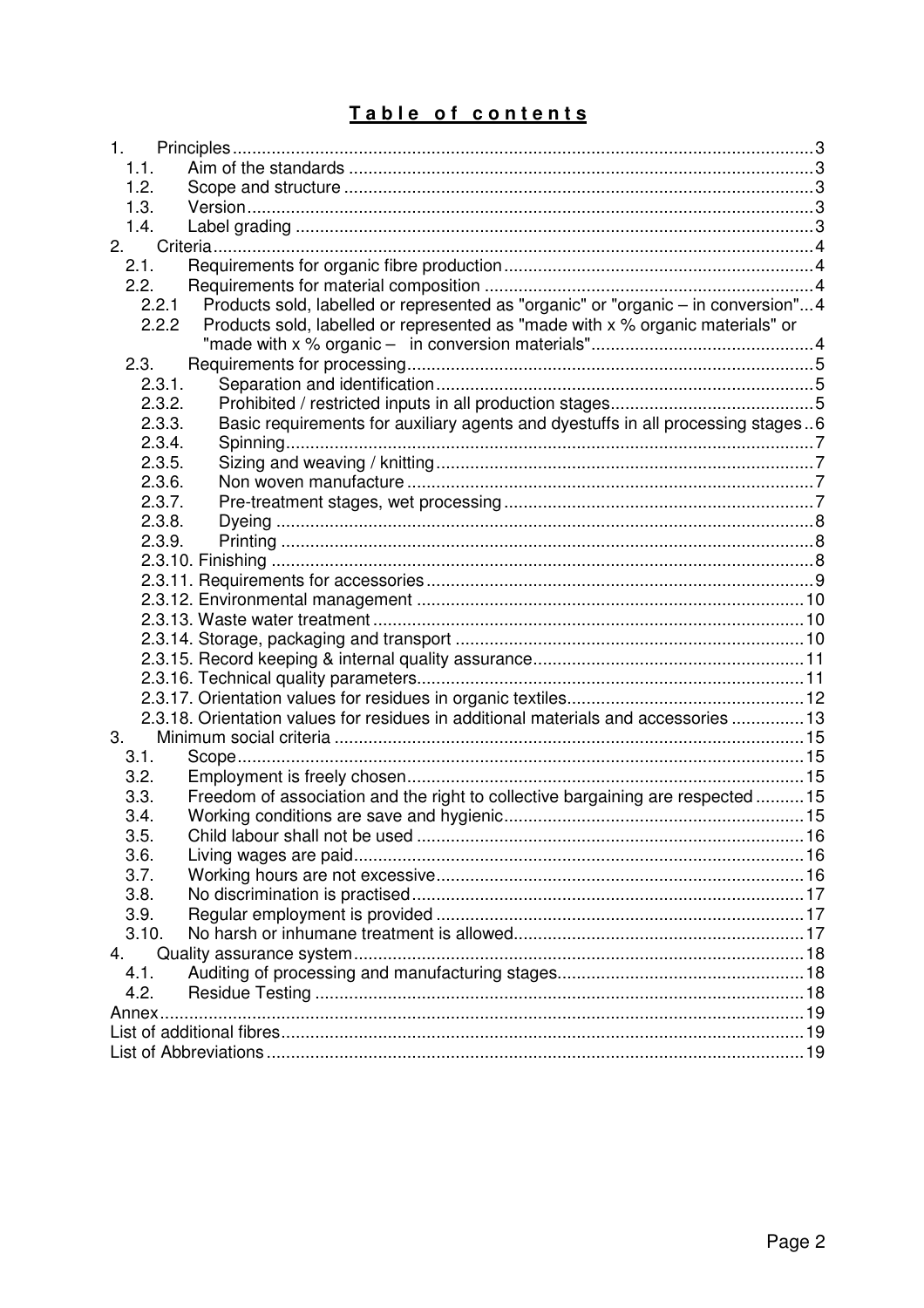# **1. Principles**

#### **1.1. Aim of the standards**

The aim of these standards is to define requirements to ensure organic status of textiles, from harvesting of the raw materials, through environmentally and socially responsible manufacturing up to labelling in order to provide a credible assurance to the end consumer.

#### **1.2. Scope and structure**

These standards for organic textiles cover the production, processing, manufacturing, packaging, labelling, exportation, importation and distribution of all natural fibres. The final products may include, but are not limited to fibre products, yarns, fabrics and clothes. The standards focus on compulsory criteria only.

#### **1.3. Version**

Version 1.1 of the Global Organic Textile Standard (dated 19<sup>th</sup> October 2005)

#### **1.4. Label grading**

These standards provide for a subdivision into two label-grades. The only differentiation for subdivision is the minimum percentage of 'organic' / 'organic - in conversion' material in the final product. Labelling of products as 'in conversion' is only possible, if the regulation, on which the certification of the fibre production is based on, enables this possibility of such a labelling for the fibre in question and if it can be demonstrated that organic fibres are not available in sufficient quantity, quality or type.

 Final products, that are produced and manufactured in compliance with all compulsory criteria of these standards may be sold, labelled or represented as:

a) "organic" or "organic - in conversion"<sup>1)</sup>

respective

b) "made with x % organic materials" or " made with x % organic - in conversion materials"<sup>1)</sup> with regard to these standards.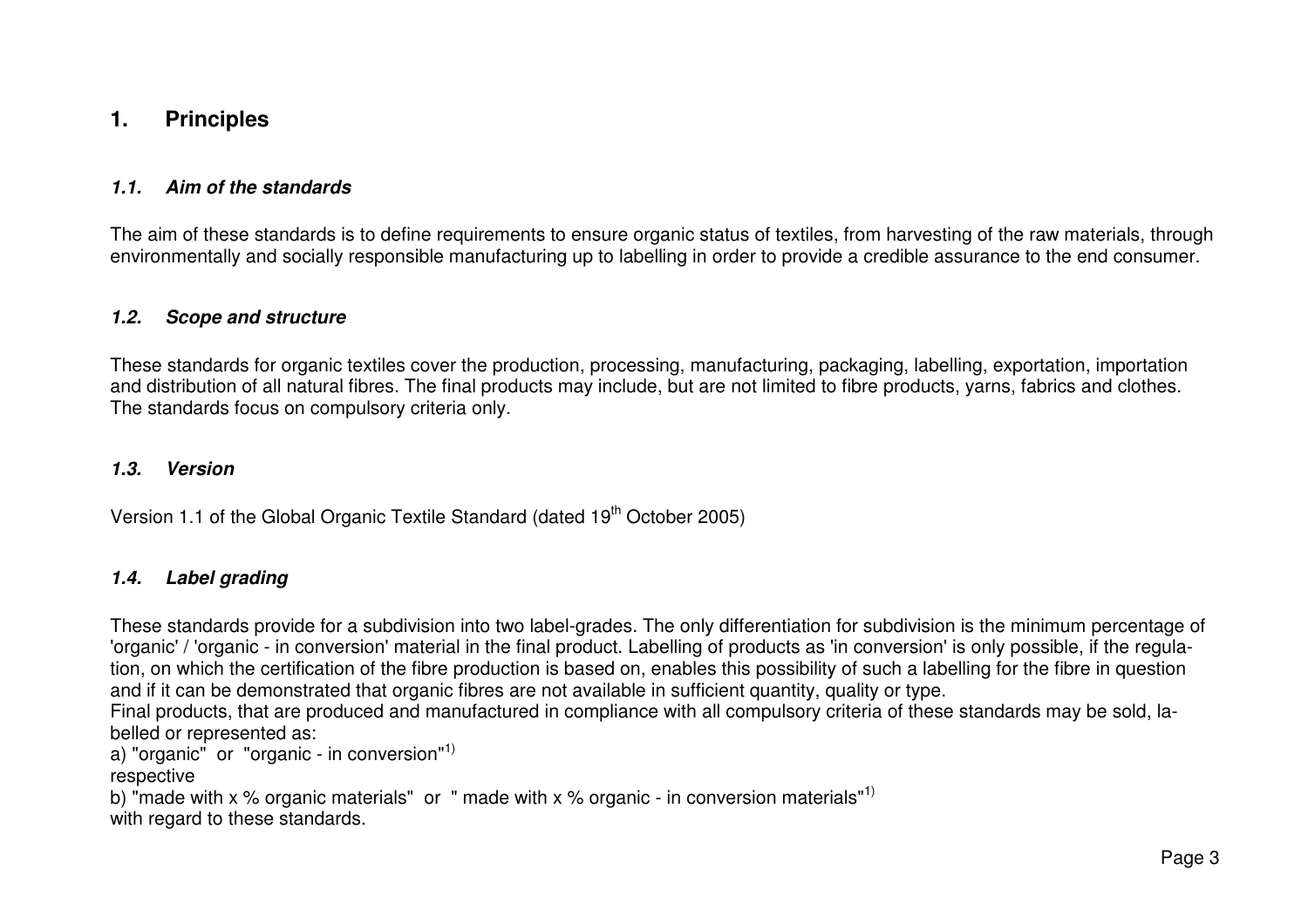The certifiers shall secure in their respective licensing/certification agreements that the products produced according to the Global Standard are additionally labelled "Global Organic Textile Standard".

1) Definition 'In-conversion': A product from an operation or portion thereof, which has completed at least 12 months under organic management and is under the supervision of a certification body.

# **2. Criteria**

## **2.1. Requirements for organic fibre production**

Approved are natural fibres certified organic as well as fibres from conversion period certified according to recognised international or national standards and certified by any IFOAM accredited or internationally recognised (according to ISO 65) certifier. Certifying of products as 'in conversion' is only possible, if the regulation, on which the certification of the fibre production is based on, enables this possibility of such a certification for the fibre in question and if it can be demonstrated that organic fibres are not available in sufficient quantity, quality or type. Conversion nature of fibres must be stated as specified in chapter 1.4. of these standards.

#### **2.2. Requirements for material composition**

#### **2.2.1 Products sold, labelled or represented as "organic" or "organic – in conversion"**

95% or more of the fibres - excluding non-textile accessories - must be of certified organic origin or from 'in conversion' period (with conversion nature of fibres being stated and restricted as specified in the chapters 1.4 and 2.1 of these standards). The remaining balance up to 5% may be made of non-organic fibres including regenerated and synthetic fibres as defined in annex. The remaining balance may not contain any conventional fibres of the same raw material that is used in organic quality in the same product (= no blending).

#### **2.2.2 Products sold, labelled or represented as "made with x % organic materials" or "made with x % organic – in conversion materials"**

70% - 95% or more of the fibres - excluding accessories - must be of certified organic origin or from 'in conversion' period (with con-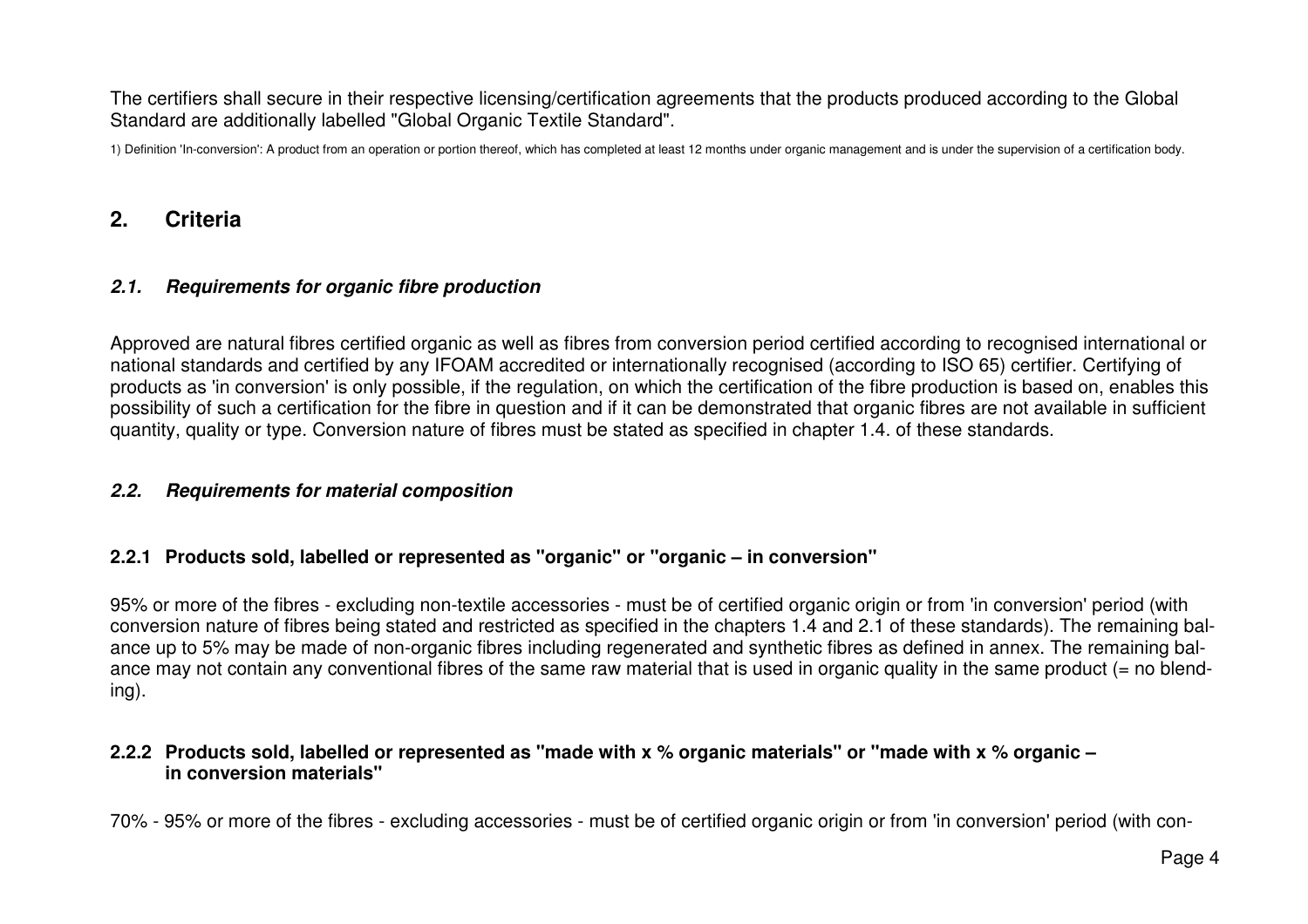version nature of fibres being stated and restricted as specified in the chapters 1.4 and 2.1 of these standards). The remaining balance up to 30% may be made of non-organic fibres. The remaining balance may contain a maximum of 10% of regenerated or synthetic fibres as defined in annex. The remaining balance may not contain conventional fibres of the same raw material, that is used in organic quality in the same product  $(=$  no blending).

#### **2.3. Requirements for processing**

## **2.3.1. Separation and identification**

At all stages through the processing chain it has to be assured, that organic and conventional fibres are not commingled and that organic fibres are not contaminated.

All organic raw materials must be clearly labelled and identified as such at all stages through the processing chain.

## **2.3.2. Prohibited / restricted inputs in all production stages**

| <b>Substance group</b>                 | <b>Criteria</b>                                          |
|----------------------------------------|----------------------------------------------------------|
| Permanent AOX $1$                      | Restricted: may not constitute more than 1% of any input |
| <b>Aromatic solvents</b>               | Prohibited                                               |
| (Chloro-) Phenols (as TCP, PCP)        | Prohibited                                               |
| Complexing agents and active deter-    | Prohibited are:                                          |
| gents                                  | $-$ APEO:                                                |
|                                        | - EDTA, DTPA and similar persistent complexing agents;   |
|                                        | - LAS, $\alpha$ -MES                                     |
| Formaldehyde and other short-chain     | Prohibited                                               |
| aldehydes                              |                                                          |
| <b>Genetically modified organisms</b>  | Prohibited                                               |
| (GMO's) and their derivates (including |                                                          |
| enzymes derived from genetically       |                                                          |
| modified micro-organisms)              |                                                          |
| <b>Halogenated solvents</b>            | Prohibited                                               |
| Heavy metals <sup>2)</sup>             | Prohibited                                               |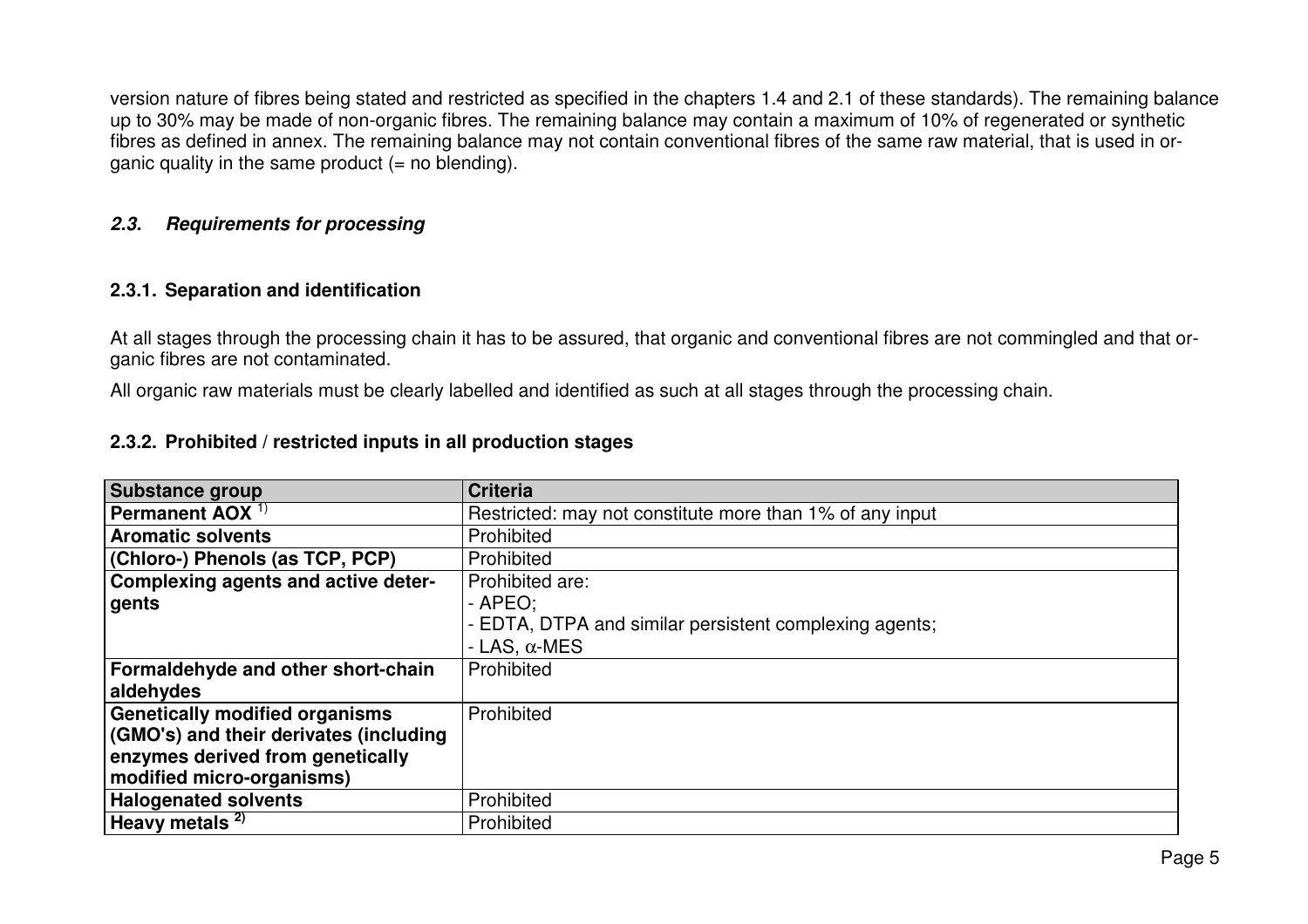| <b>Substance group</b>               | <b>Criteria</b>                                                                           |
|--------------------------------------|-------------------------------------------------------------------------------------------|
|                                      | - General exception for Iron                                                              |
|                                      | - Specific exception for copper: up to 5% in blue, green and turquoise dyestuffs 3)       |
| <b>Flourcarbones</b>                 | Prohibited                                                                                |
| Quaternary ammonium compounds        | Prohibited                                                                                |
| <b>Other toxic substances</b>        | An input is prohibited from use if at least one of the following risk phrases is assigned |
|                                      | to it:                                                                                    |
|                                      | R40 (limited evidence of carcinogenic effect)                                             |
|                                      | R45 (may cause cancer)                                                                    |
|                                      | R46 (may cause heritable genetic damage)                                                  |
|                                      | R49 (may cause cancer by inhalation)                                                      |
|                                      | R60 (may impair fertility)                                                                |
|                                      | R61 (may cause harm to the unborn child)                                                  |
|                                      | R62 (possible risk of impaired fertility)                                                 |
|                                      | R63 (possible risk to harm to the unborn child)                                           |
|                                      | R 68 (possible risk of irreversible effects)                                              |
| Other explicit prohibited substances | Any substances, that are prohibited with a recognised internationally or a nationally     |
|                                      | valid legal character.                                                                    |

1) AOX is permanent, if the molecular structure of the input contributes halogenated organic compounds to wastewater generated during fibre processing

2) ''heavy metal free' as defined by ETAD

3) The use of copper will be reviewed in 3 years with a view to withdrawing it

# **2.3.3. Basic requirements for auxiliary agents and dyestuffs in all processing stages**

| <b>Parameter</b>                                                                                        | <b>Criteria</b>                                                                             |
|---------------------------------------------------------------------------------------------------------|---------------------------------------------------------------------------------------------|
| <b>Oral Toxicity</b>                                                                                    | $LD_{50} > 2000$ mg/kg                                                                      |
| (minimum requirement)                                                                                   |                                                                                             |
| Aquatic Toxicity <sup>1)</sup>                                                                          | $LC_{50}$ , $EC_{50}$ , $IC_{50} > 1$ mg/kg                                                 |
| (minimum requirement)                                                                                   |                                                                                             |
| Relation of biodegradability / elimin-                                                                  | Only allowed, if:                                                                           |
| ability (OECD 301, 302A, 302B/303A) <sup>2)</sup>                                                       | $\approx$ 70% and $> 100$ mg/l                                                              |
| to aquatic toxicity (LC <sub>50</sub> or EC <sub>50</sub> or IC <sub>50:</sub> $ >70\%$ and 10–100 mg/l |                                                                                             |
| $\vert$ OECD 201, 202, 203) <sup>1</sup>                                                                | $> 95\%$ and 1-10 mg/l                                                                      |
| <b>Bio-accumulative</b>                                                                                 | Substances, known to be bio-accumulative <sup>3)</sup> and not biodegradable (70% 28d OECD) |
|                                                                                                         | 302A) are prohibited $(=>$ TEGEWA classification III = high waste water impact).            |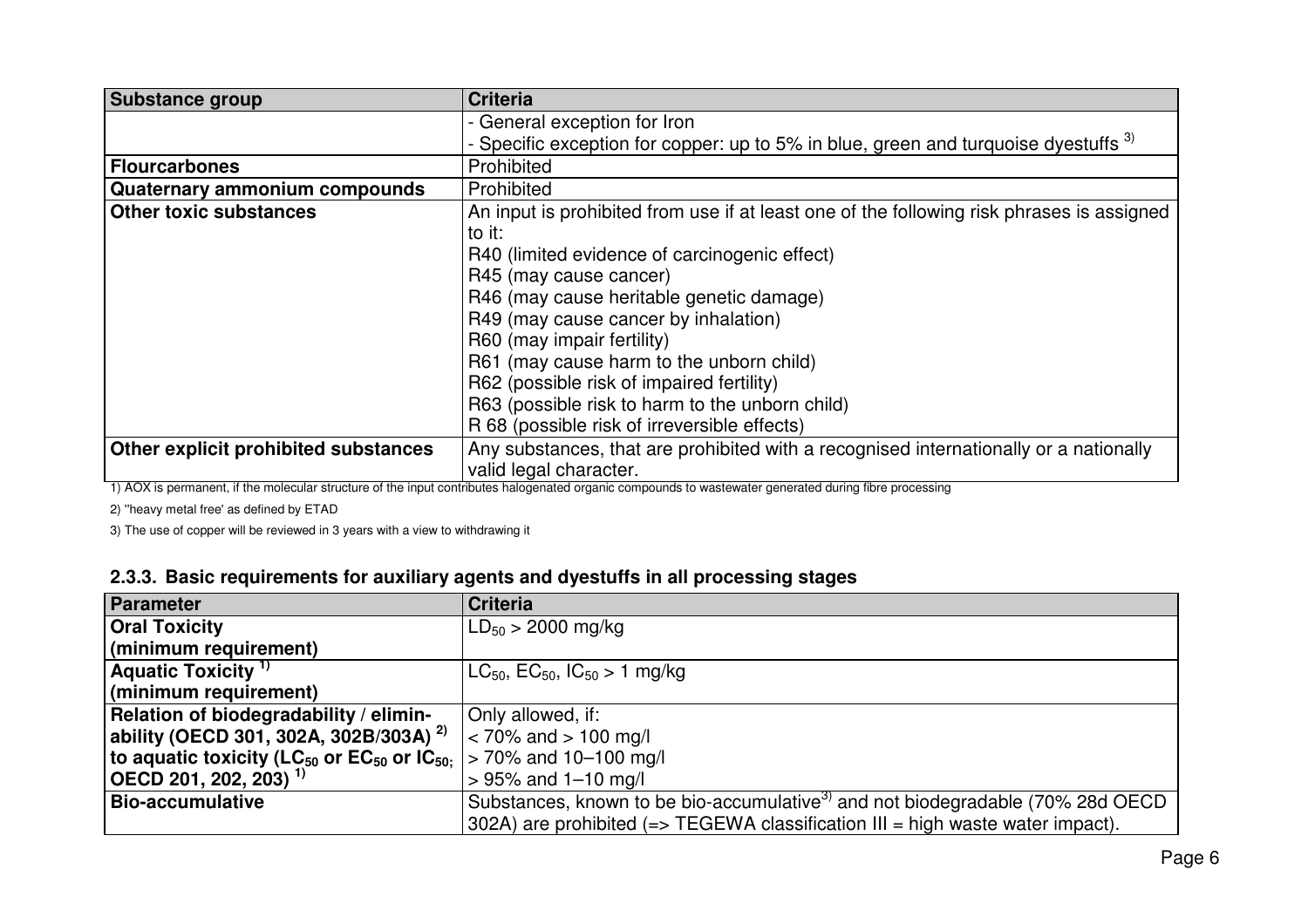1) Testing methods / [testing duration]: LC50 fish, OECD 203, [96hr]; EC50 daphina, OECD 202 [48hr]; algae IC50, OECD 201 [72hr] 2) Testing methods: OECD 301 A, OECD 301 E, ISO 7827, OECD 302 A, ISO 9887, OECD 302 B or ISO 9888; testing duration in each case: 28 days 3) A substance shall be considered as bio-accumulative, if BCF =100 or if  $log Pow = 3$ 

# **2.3.4. Spinning**

Additives allowed are paraffin, paraffin oils and substances on basis of natural raw materials only.

# **2.3.5. Sizing and weaving / knitting**

Allowed sizing agents are starch, starch derivates, other natural substances and CMC (carboxymethylcellulose). Polyvinylalcohol (PVA) may be used < 25% of the total sizing in combination with natural substances only.

Knitting / weaving oils must not contain heavy metals. Other inputs are allowed on basis of natural raw materials only.

#### **2.3.6. Non woven manufacture**

Allowed are mechanical compaction, webbing and entangling such as hydroentanglement only.

# **2.3.7. Pre-treatment stages, wet processing**

| <b>Pre-treatment stage</b>   | <b>Criteria</b>                                                                                                             |
|------------------------------|-----------------------------------------------------------------------------------------------------------------------------|
| Ammonia treatment            | Prohibited                                                                                                                  |
|                              | - Exception: allowed for pre-washing of wool, if performed in close circuit                                                 |
| <b>Bleaches</b>              | On basis of oxygen only (peroxides, ozone, etc.). Exceptions for non cotton fibres<br>have to be approved by the certifier. |
| Boiling, kiering, washing    | Allowed are auxiliaries, that meet the basic requirements as set in section 2.3.2 and<br>2.3.3 only                         |
| <b>Chlorination of wools</b> | Prohibited                                                                                                                  |
| <b>Desizing</b>              | Allowed is GMO free enzymatic desizing and other auxiliaries, that meet the basic                                           |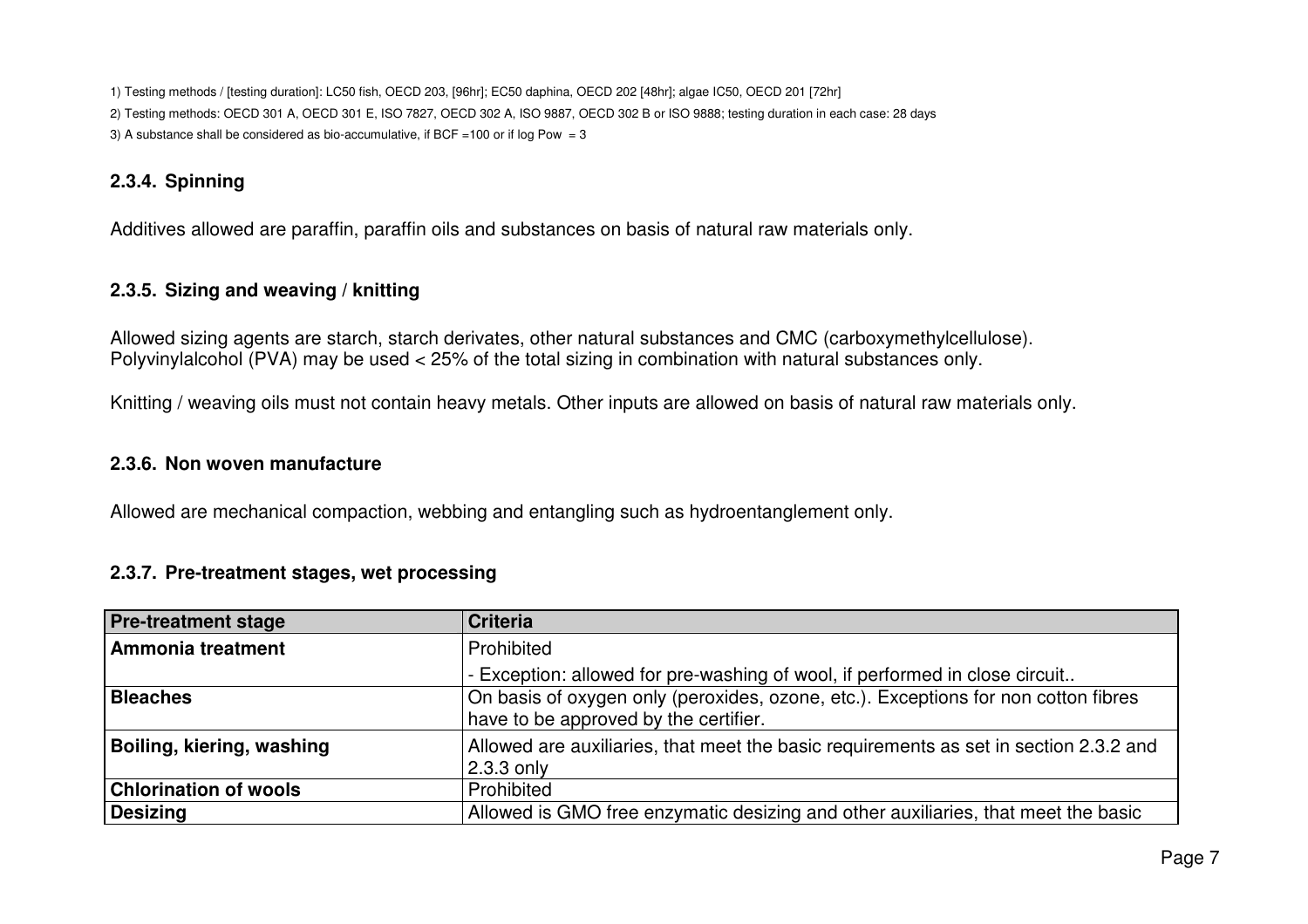| <b>Pre-treatment stage</b>               | <b>Criteria</b>                                                                       |
|------------------------------------------|---------------------------------------------------------------------------------------|
|                                          | requirements as set in section 2.3.2 and 2.3.3 only                                   |
| <b>Mechanical/thermal treatments</b>     | Allowed                                                                               |
| <b>Mercerization</b>                     | Allowed with auxiliaries that meet the basic requirements as set in section 2.3.2 and |
|                                          | 2.3.3 only. Alcaline must be recycled.                                                |
| <b>Optical brightening</b>               | Prohibited                                                                            |
| Other, not explicit listed pre-treatment | Allowed are mechanical / thermal pre-treatment methods and such with the use of       |
| methods                                  | substances on basis of natural raw materials.                                         |

# **2.3.8. Dyeing**

| Parameter                         | <b>Criteria</b>                                                                       |
|-----------------------------------|---------------------------------------------------------------------------------------|
| Selection of dyes and auxiliaries | - Allowed are natural and those auxiliaries and synthetic dyes that meet the require- |
|                                   | ments stated in chapter 2.3.2, 2.3.3, 2.3.17 and 2.3.18 of these standards.           |
|                                   | $\vert$ - Prohibited are amine-releasing azo dyes (MAC Group III 1,2,3)               |

# **2.3.9. Printing**

| <b>Parameter</b>                       | <b>Criteria</b>                                                                       |
|----------------------------------------|---------------------------------------------------------------------------------------|
| Selection of dyes, pigments and auxil- | - Allowed are natural dyes and those auxiliaries, synthetic dyes and pigments that    |
| iaries                                 | meet the requirements stated in chapter 2.3.2, 2.3.3, 2.3.17 and 2.3.18 of these      |
|                                        | standards.                                                                            |
|                                        | - Allowed are printing methods that are based on water or natural oils only.          |
|                                        | - Prohibited are discharge printing methods and aromatic solvents (plastisols, etc.). |
|                                        | - Prohibited are amine-releasing azo dyes (MAC Group III 1,2,3)                       |

# **2.3.10. Finishing**

| Parameter                          | Criteria                                                                                  |
|------------------------------------|-------------------------------------------------------------------------------------------|
| Selection of finishing methods and | - Allowed are mechanical, thermal and other physical finishing methods. Natural aux-      |
| <b>auxiliaries</b>                 | iliaries and GMO free enzymes are permitted.                                              |
|                                    | - Only for softening, milling and felting synthetic auxiliaries are permitted, as long as |
|                                    | they meet the requirements stated in chapter 2.3.2 and 2.3.3 of these standards.          |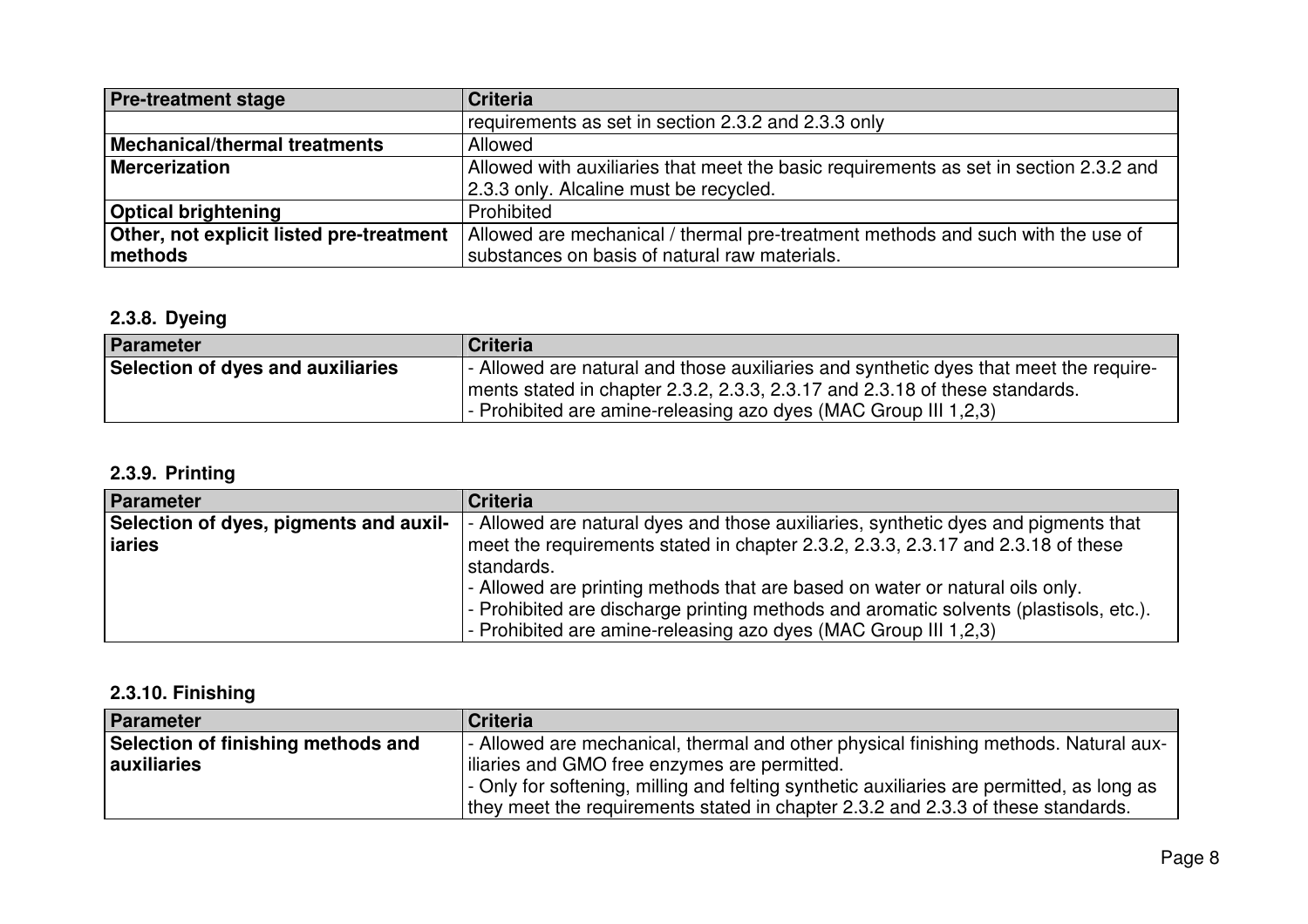| Parameter | Criteria                                                                                  |
|-----------|-------------------------------------------------------------------------------------------|
|           | - Flame proofing auxiliaries are exceptionally permitted if their use is legally required |
|           | In the country and for the product in question. They must at least meet the require-      |
|           | I ments stated in chapter 2.3.2                                                           |

# **2.3.11. Requirements for accessories**

| <b>Accessory</b>                       | <b>Criteria</b>                                                                      |
|----------------------------------------|--------------------------------------------------------------------------------------|
| Sewing threads                         | Allowed are natural and synthetic sewing threads.                                    |
| Embroidery yarns                       | Allowed are embroidery yarns of natural fibres and viscose only.                     |
| Appliqué                               | Allowed on basis of natural materials only.                                          |
| Elastic bands and yarns                | Allowed are natural and synthetic materials.                                         |
| Linings / pockets                      | Allowed are natural fibres only.                                                     |
| Inlays / Vlieseline                    | Allowed are inlays of natural fibres and viscose only.                               |
| Seam bindings / hatbands               | - Allowed are seam bindings of natural and synthetic fibres.                         |
|                                        | - Allowed are hatbands of natural fibres only.                                       |
| Shoulder pads                          | Allowed of natural fibres and viscose. Also mixtures with polyester are allowed.     |
| Labels                                 | Allowed of natural fibres and viscose only.                                          |
|                                        |                                                                                      |
| Buttons / press-studs                  | - Allowed are natural raw materials and metal.                                       |
|                                        | - Metal buttons must be free of chrome and nickel.                                   |
| <b>Zips</b>                            | - Allowed are tapes of natural materials and polyester.                              |
|                                        | - Allowed are chains of metal (free of chrome and nickel) and plastics (without PVC) |
| <b>Buckles</b>                         | - Allowed are tapes of natural materials only.                                       |
|                                        | - Allowed are chains of natural materials and metal (free of chrome and nickel).     |
| Edgings                                | Allowed are natural materials and elasthan.                                          |
| Cords / borders                        | Allowed are natural fibres only.                                                     |
| Other, not explicit listed accessories | Allowed are natural fibres only.                                                     |
| Material in general                    | - All accessories must meet the residue limits as given in section 2.3.18 of these   |
|                                        | standards                                                                            |
|                                        | - No threatened timber                                                               |
|                                        | - No PVC                                                                             |
|                                        | - No nickel or chrome                                                                |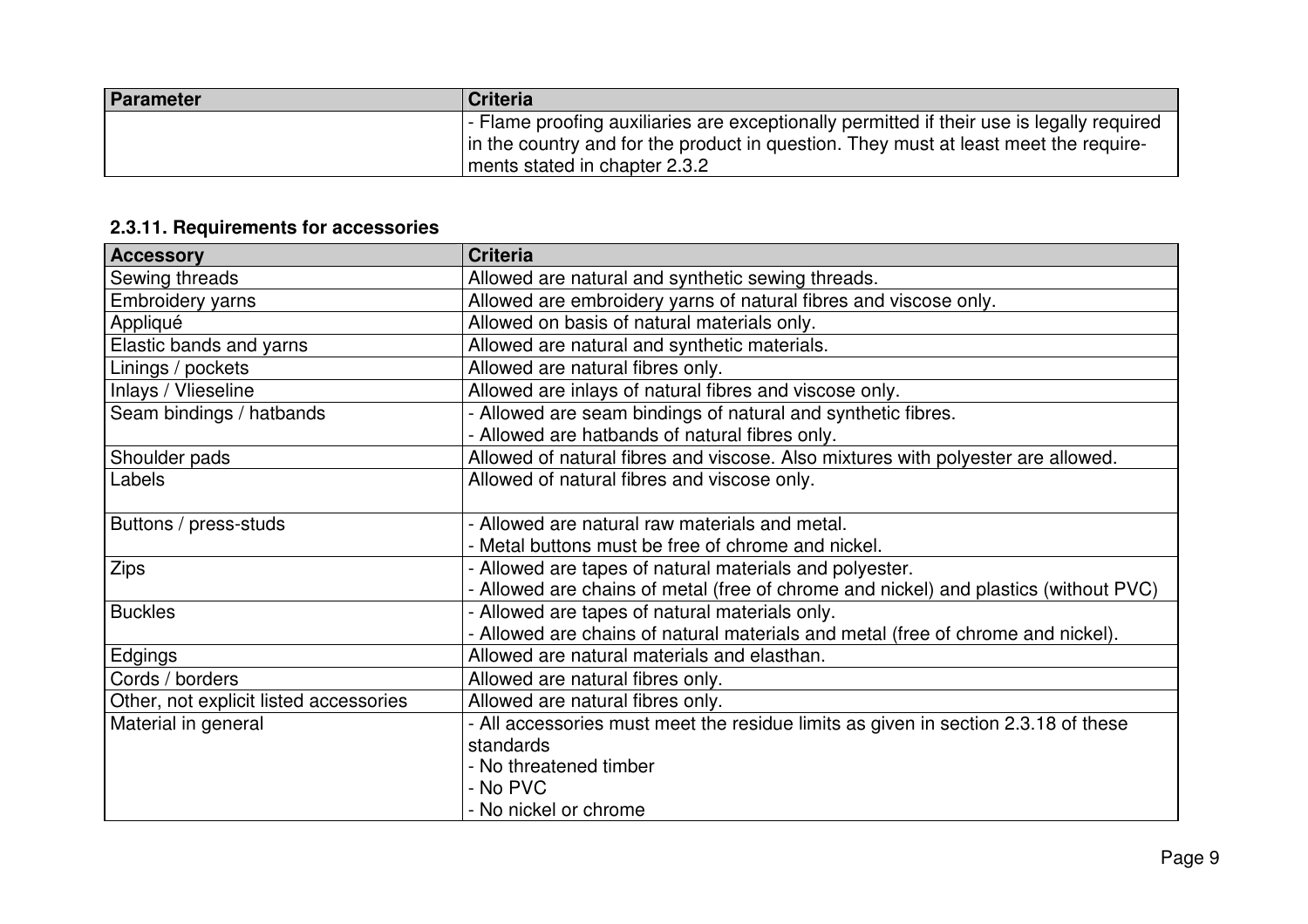# **2.3.12. Environmental management**

Operators must have an environmental policy, which must include a policy statement. Depending on the processing stages performed, the policy should include:

- person responsible;
- procedures to minimise waste and discharges;
- procedures for monitoring waste and discharges;
- procedures to follow in case of waste and pollution incidents;
- documentation of staff training in the conservation of water and energy, the proper and minimal use of chemicals and their correct disposal;
- programme for improvement.

Wet processing units must keep full records of the use of chemicals, energy, water consumption and waste water treatment, including the disposal of sludges.

#### **2.3.13. Waste water treatment**

All wet processing units must, if they are direct or indirect waste-water dischargers, have at least an internal or external functional waste-water treatment plant. Wet processing units must measure and monitor sediment, temperature and pH.

 Waste water from wet-processing sites (except greasy wool scouring sites and flax retting sites) shall, when discharged to surface waters after treatment (whether on-site or off site), have a COD content of less than 25 g/kg of textile output expressed as an annual average. If the effluent is treated on site and discharged directly to surface waters, it shall also have an pH between 6 and 9 (unless the pH of the receiving water is outside this range) and a temperature of less than 40C° (unless the temperature of the receiving water is above this value). The copper content shall not exceed 0,5 mg/l.

Wastewater analyses must be performed periodically at normal operating capacity and the results documented.

#### **2.3.14. Storage, packaging and transport**

Products must be stored and transported in such a manner as to prevent contamination (with conventional products and prohibited substances) or substitution of the contents.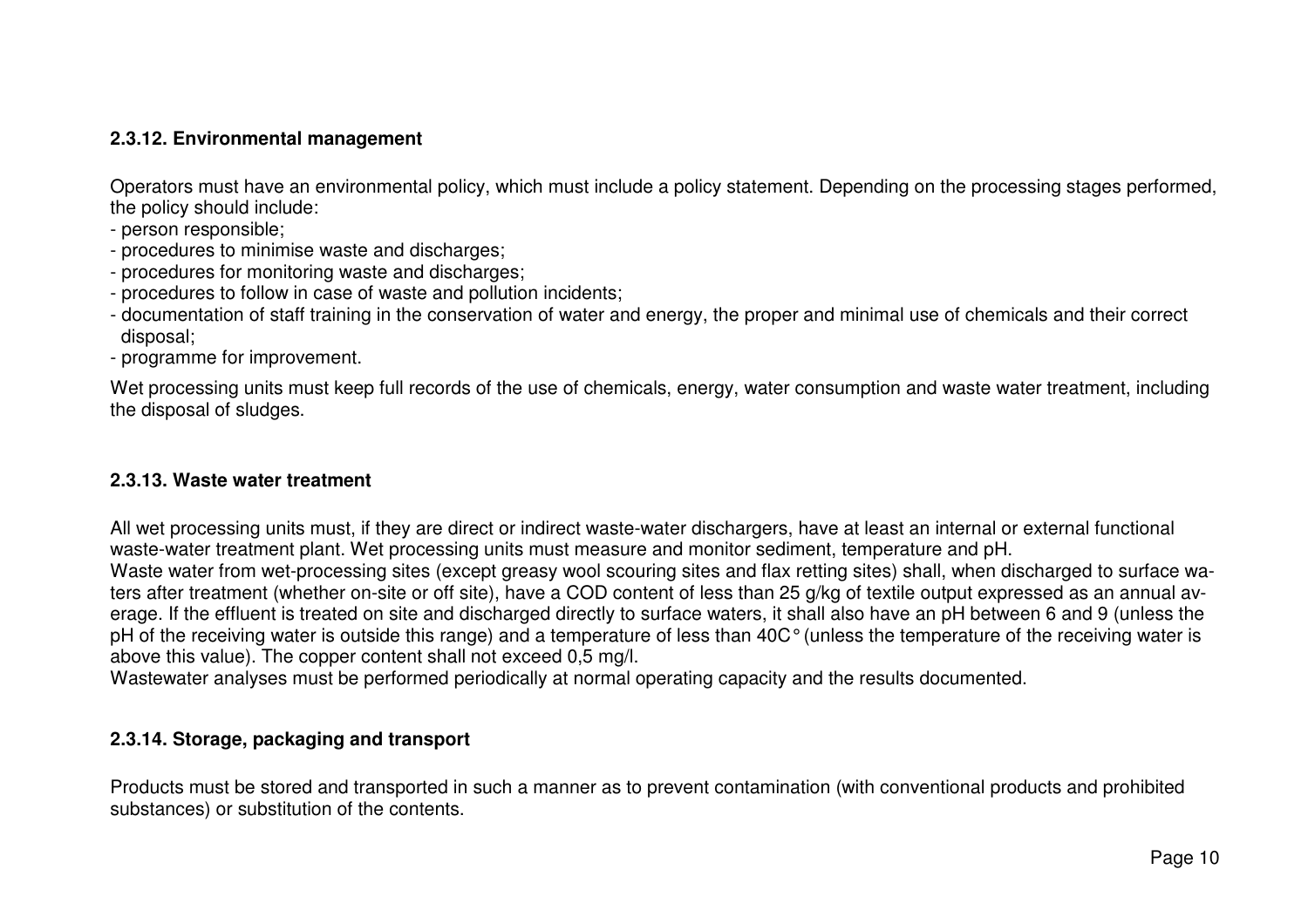Packaging material must not contain PVC.

Transport means and routes must be documented.

 In case, pesticides/biocides are used in store rooms / transport means, they have to comply with the international or national organic production standard on which the inspection is based on.

## **2.3.15. Record keeping & internal quality assurance**

The operational procedures and practices must be supported by effective documented control systems and records to provide an audit trail to enable the inspectorate to trace:

- − The origin, nature and quantities of organic products which have been delivered to the unit;
- − The nature, quantities and consignees of products produced in accordance with these standards which have left the unit;
- − Any other information such as origin, nature and quantities of raw materials, accessories and processing aids delivered to the unit and the composition of manufactured products that may be required for the purposes of proper inspection of the operation.

Valid organic certificates (=transaction certificates) from an accredited certification body must be maintained for all purchased organic fibres and yarns.

On receipt of the organic products the operator must check the integrity of the packaging or container and must verify the origin and nature of the products from the information contained in the label/documentation.

In case of any doubt as to the product's organic status it may only be put into processing or packaging after elimination of that doubt.

## **2.3.16. Technical quality parameters**

Any final product labelled according to these standards should either comply with the following technical quality parameters or the information on the (potential) non-compliance(s) is to be indicated by the licensee of the final product in the product declaration.

| Parameters                          | <b>Criteria</b>               |
|-------------------------------------|-------------------------------|
| <b>Rubbing fastness, dry</b>        | 3 - 4 (DIN 54021 ISO 105x12)  |
| <b>Rubbing fastness, wet</b>        | 2 (DIN 54021 ISO 105x12)      |
| Perspiration fastness, alkaline and | 3 - 4 (DIN 54020 ISO 105 E04) |
| acid                                |                               |
| Light fastness                      | 3 - 4 (DIN 54004 ISO 105 B02) |
| <b>Shrinkage values when wet</b>    |                               |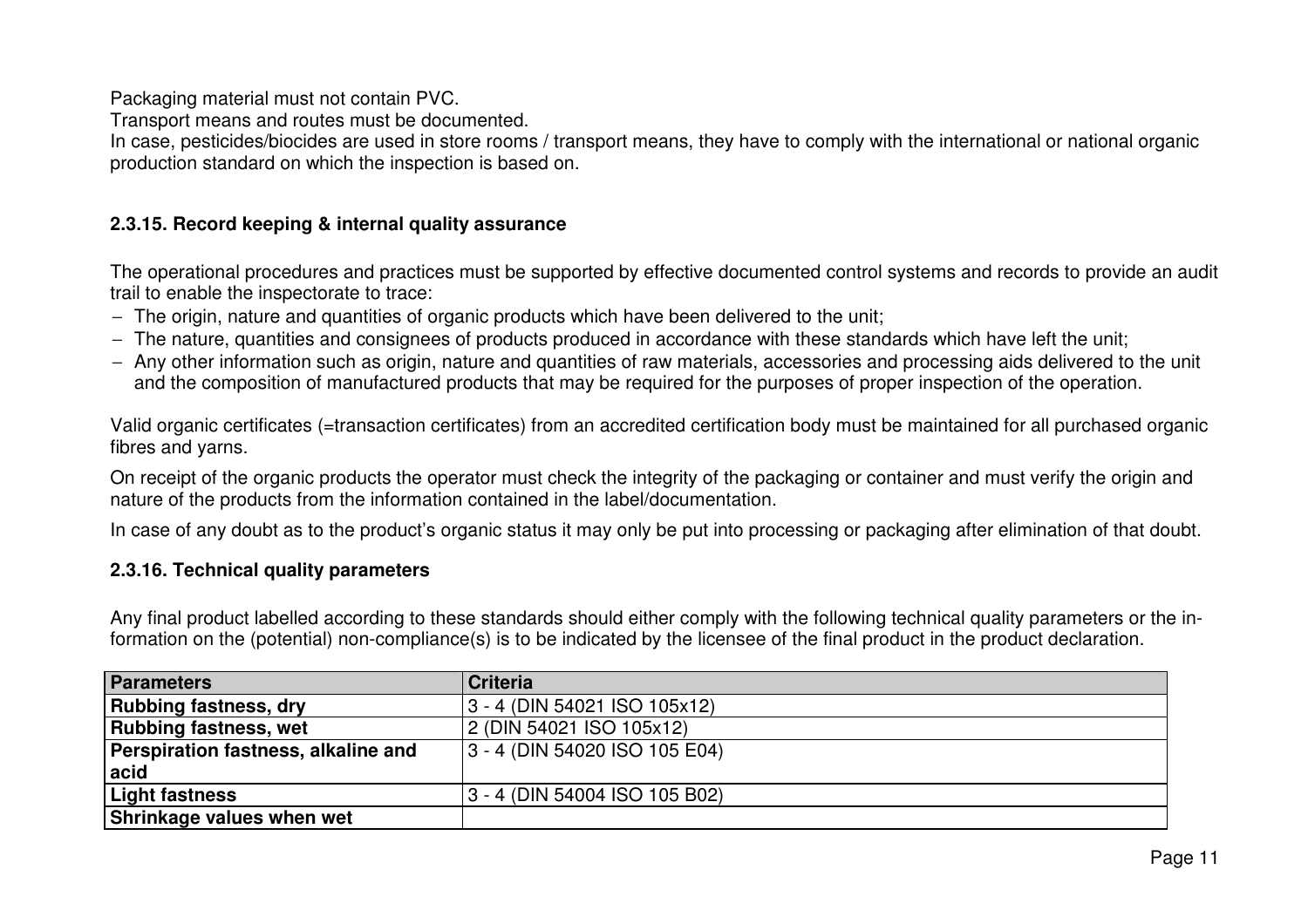| Parameters                             | <b>Criteria</b>                                          |
|----------------------------------------|----------------------------------------------------------|
| <b>Knitted/hosiery:</b>                | 5- max. 8%                                               |
| Woven:                                 | max. 3% (DIN 53920 ISO 6330)                             |
| Saliva fastness                        | "FAST" for baby and children's clothing (LMBG B 82.10-1) |
| <b>Washing fastness when washed at</b> | min. 3-4 (DIN 54010 ISO 105 C03)                         |
| $ 60^{\circ}C $                        |                                                          |

# **2.3.17. Orientation values for residues in organic textiles**

Any final product labelled according to these standards should either comply with the following chemical quality parameters or the information on the (potential) non-compliance(s) is to be indicated by the licensee of the final product in the product declaration. Any physical or chemical treatments applied may lead to a specific contamination (for example the processing of conventional and organic wool in the same carding mill can contaminate with pyrethroides or other pesticides; any dying or textile finishing process bears the risk of traces of chemical residues.) The licensed operator is expected to undertake residue testing according to a risk assessment of contamination. All products certified according to these standards and the components of such products should be included in this risk assessment and therefore are potentially subject to testing. (compare chapter 4.2)

 The testing frequency and the number of samples should be in correlation with this risk assessment to guarantee the compliance with these standards.

| <b>Parameters</b>            | <b>Criteria</b>                      |
|------------------------------|--------------------------------------|
| <b>Chlorophenols (PCP,</b>   | 0.01 mg/kg (Esterification, DFG S 19 |
| TeCP)                        |                                      |
| o-Phenylphenole              | 1,0 mg/kg (Esterification, DFG S 19) |
| Amines (azo dyes)            | 30 mg/kg (LMBG § 35, 82.02)          |
| <b>AOX</b>                   | $< 0.5$ mg / kg                      |
| Disperse dyes                | $30 \text{ mg/kg}$                   |
| Formaldehyde                 | 20 mg/kg (Jap. Law 112)              |
| <b>Glyoxal and other</b>     | 20 mg/kg (HMBT/UV-VIS)               |
| short-chain aldehydes        |                                      |
| <b>pH</b> for wools          | $4.5 - 9.0$ (DIN ISO 1413)           |
| <b>pH</b> for other textiles | $4.5 - 8.0$ (DIN ISO 1413)           |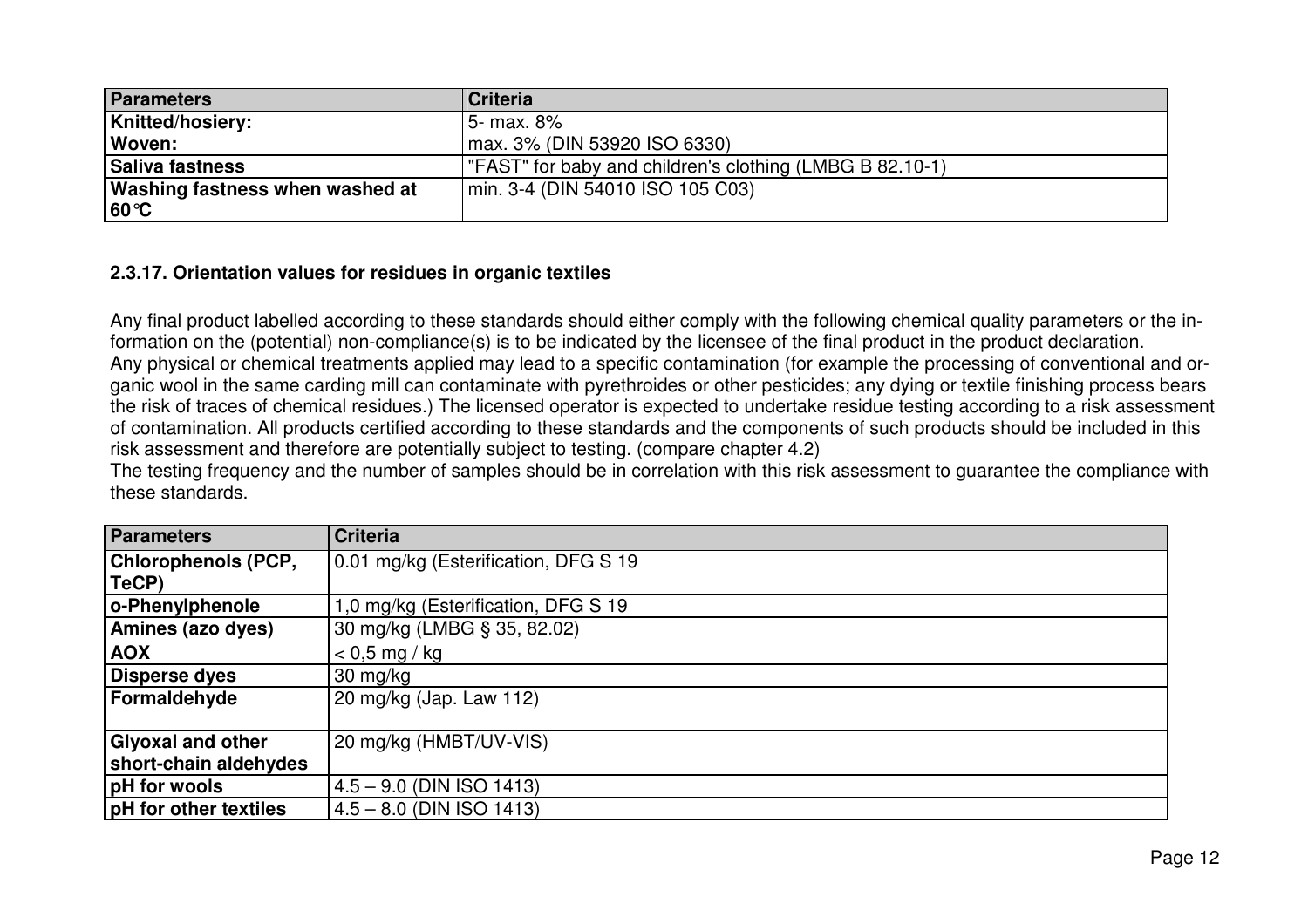| <b>Parameters</b>                 |      | <b>Criteria</b>                                                                                  |
|-----------------------------------|------|--------------------------------------------------------------------------------------------------|
| <b>Total pesticides</b>           |      | DFG S19, GC/MS, /ECD, /PND                                                                       |
| <b>Cellulose fibres, silk</b>     |      | $\vert 0.1 \rangle$ mg/kg                                                                        |
| Shorn wool, conven-               |      | $1.0$ mg/kg                                                                                      |
| tional                            |      |                                                                                                  |
| Shorn wool, cert. org   0.5 mg/kg |      |                                                                                                  |
| <b>Heavy metals</b>               |      | (in eluate to DIN 54020, analysis by AAS, ICP/MS to DIN 38406, figures in mg/kg referred to tex- |
|                                   |      | tile)                                                                                            |
| Antimony                          | (Sb) | $\vert$ 0.2 mg/kg                                                                                |
| <b>Arsenic</b>                    |      | $(As)$ 0.2 mg/kg                                                                                 |
| Lead                              |      | $(Pb)$   1.0 mg/kg (outerwear)                                                                   |
|                                   |      | 0.2 mg/kg (others)                                                                               |
| Cadmium                           |      | $(Cd)$   0.1 mg/kg                                                                               |
| Chromium                          | (Cr) | $ 2.0$ mg/kg (outerwear)                                                                         |
|                                   |      | 1.0 mg/kg (others)                                                                               |
| <b>Chromium VI (Cr-VI)</b>        |      | $0.5$ mg/kg                                                                                      |
| <b>Cobalt</b>                     |      | $(Co)$ 4.0 mg/kg (outerwear)                                                                     |
|                                   |      | 1.0 mg/kg (others)                                                                               |
| Copper                            |      | $(Cu)$ 50 mg/kg(outerwear) 25 mg/kg (others)                                                     |
| <b>Nickel</b>                     | (Ni) | 4.0 mg/kg(outerwear)                                                                             |
|                                   |      | 1.0 mg/kg (others)                                                                               |
| <b>Mercury</b>                    | (Hg) | $\vert$ 0.02 mg/kg                                                                               |
| <b>Selenium</b>                   | (Se) | $\vert$ 0.2 mg/kg                                                                                |
| <b>Organotin compounds</b>        |      | TBT, DBT: $<$ 0,05 mg / kg                                                                       |
| (individually)                    |      | MBT: 0, 1mg / kg                                                                                 |

## **2.3.18. Orientation values for residues in additional materials and accessories**

Any final product labelled according to these standards should either comply with the following chemical quality parameters or the information on the (potential) non-compliance(s) is to be indicated by the licensee of the final product in the product declaration. Any physical or chemical treatments applied may lead to a specific contamination (for example sewing threads, or shoulder pads made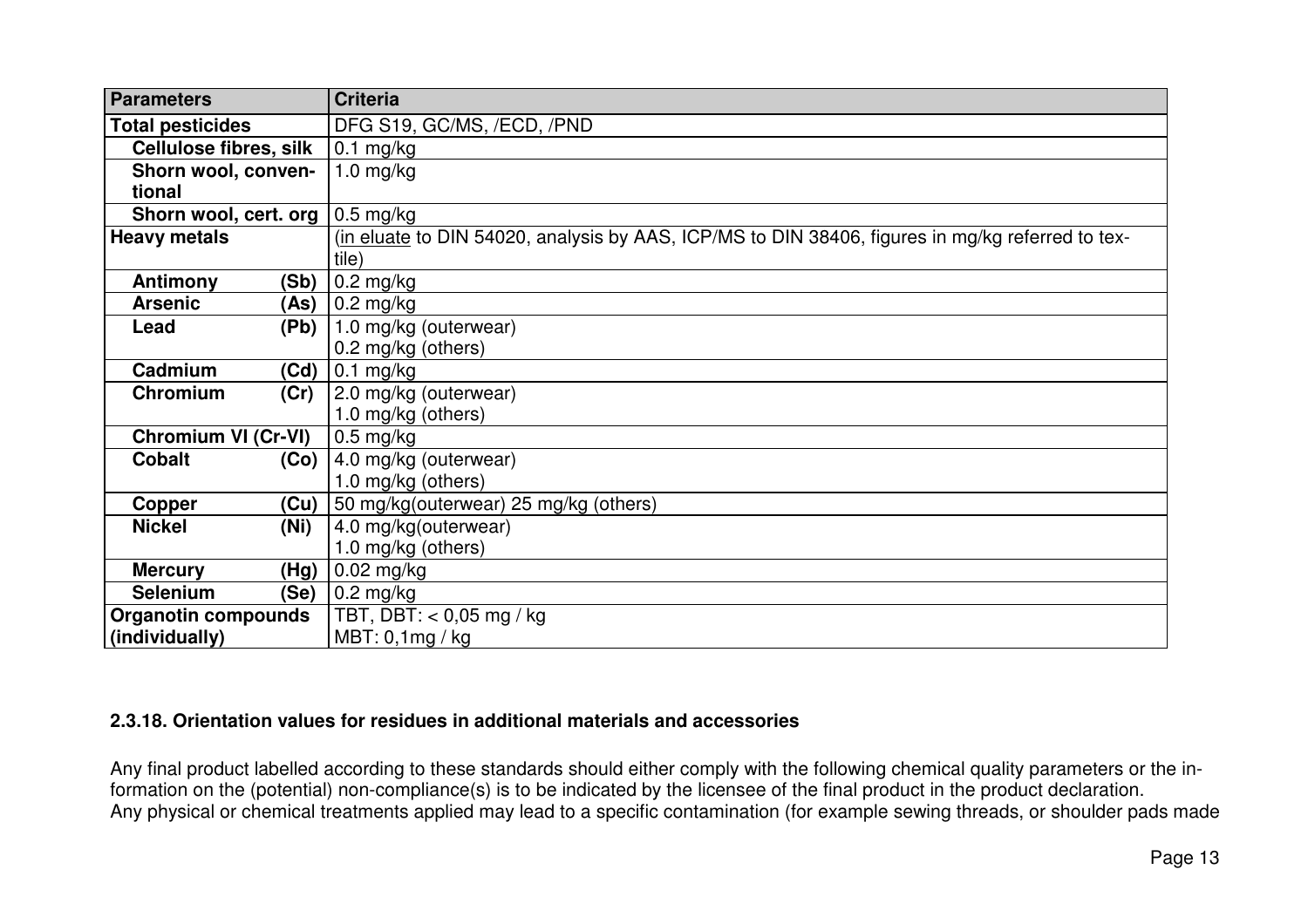of conventional cotton or synthetics, in a conventional production.)

 The licensed operator is expected to undertake residue testing according to a risk assessment of contamination. All products certified according to these standards and the components of such products should be included in this risk assessment and therefore are potentially subject to testing. (compare chapter 4.2)

 The testing frequency and the number of samples should be in correlation with this risk assessment to guarantee the compliance with these standards.

| <b>Parameter</b>                         | <b>Test method</b>  | <b>Criteria</b>                                                                                                   |
|------------------------------------------|---------------------|-------------------------------------------------------------------------------------------------------------------|
| Amines (azo dyes)                        | LMBG § 35, 82.02    | $30 \text{ mg/kg}$                                                                                                |
| <b>AOX</b>                               | DIN 38409-14 i.A.   |                                                                                                                   |
| Disperse dyes                            | <b>HPLC/DAD</b>     | 30 mg/kg                                                                                                          |
| Formaldehyde and other short-chain alde- | Jap. Law 112        | 300 mg/kg (no skin contact)                                                                                       |
| hydes                                    |                     | 75 mg/kg (skin contact)                                                                                           |
|                                          |                     | 20 mg/kg (baby clothes)                                                                                           |
| Glyoxal                                  | HMBT/UV-VIS         | $<$ 20 mg/kg                                                                                                      |
| pH for wools                             | <b>DIN ISO 1413</b> | $4.5 - 9.0$                                                                                                       |
| pH for other textiles                    | <b>DIN ISO 1413</b> | $4.5 - 8.0$                                                                                                       |
| PCP, TeCP                                | DFG S 19 GC/ECD     | $0.05$ mg/kg                                                                                                      |
| <b>Total pesticides</b>                  | DFG S19, GC/MS,     | $0.5$ mg/kg                                                                                                       |
|                                          | /ECD, /PND          |                                                                                                                   |
|                                          |                     | Heavy metals (in eluate to DIN 54020, analysis by AAS, ICP/MS to DIN 38406, figures in mg/kg referred to textile) |
| Arsenic                                  |                     | $0.2 \text{ mg/kg}$                                                                                               |
| Lead                                     |                     | $0.2$ mg/kg                                                                                                       |
| Cadmium                                  |                     | $0.1$ mg/kg                                                                                                       |
| Chromium                                 |                     | $1.0$ mg/kg                                                                                                       |
| Cobalt                                   |                     | $1.0$ mg/kg                                                                                                       |
| Copper                                   |                     | 50 mg/kg                                                                                                          |
| <b>Nickel</b>                            |                     | 1.0 $mg/kg$                                                                                                       |
| Mercury                                  |                     | $0.02$ mg/kg                                                                                                      |
| <b>Nickel</b>                            | LMBG / BGVO         | 0.5 $\mu$ g/cm <sup>2</sup> week                                                                                  |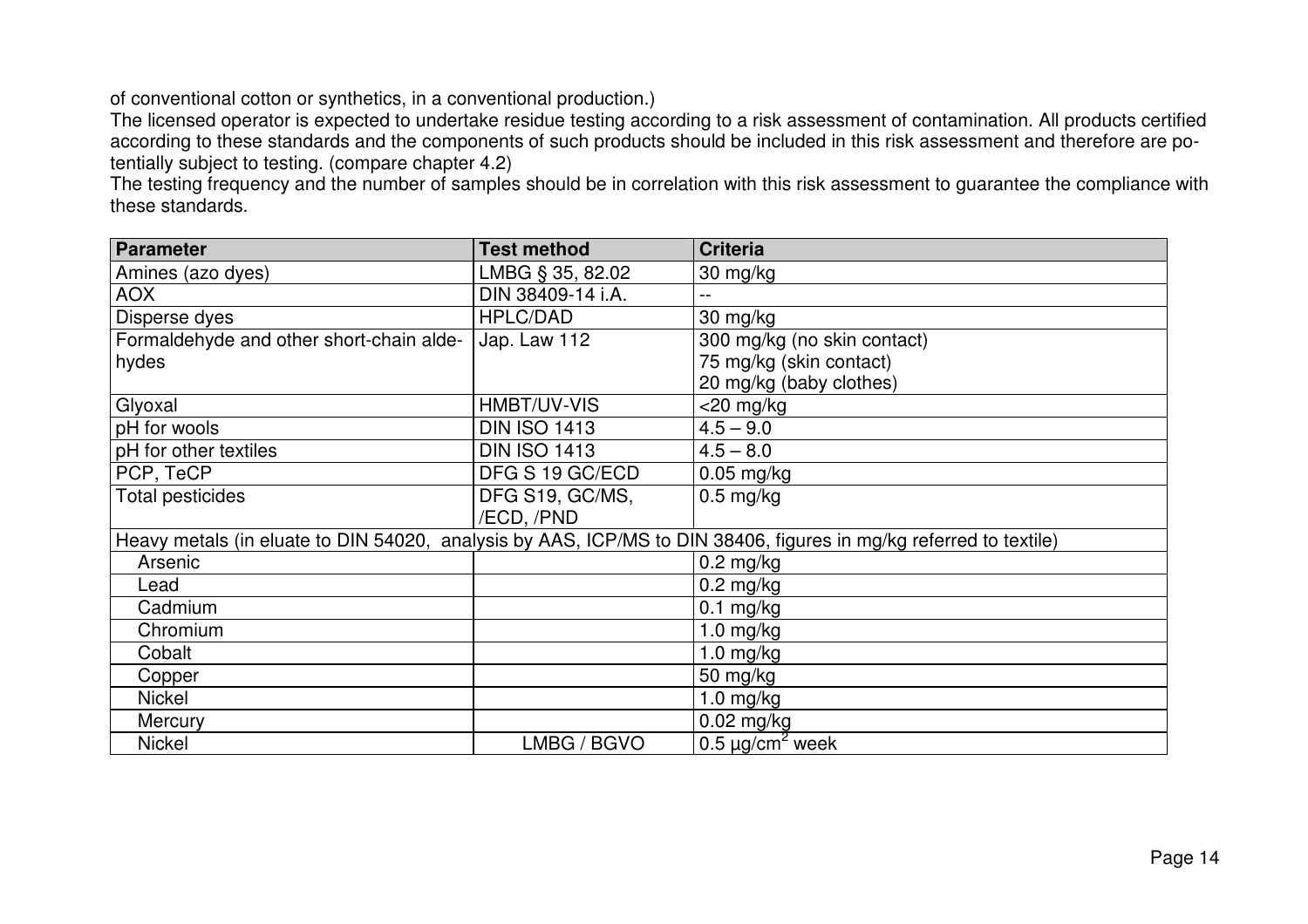# **3. Minimum social criteria**

#### **3.1. Scope**

The following social criteria currently apply to the textile processing level only. As far as a practical quality assurance system for the farm level will be in place, these social criteria shall apply for the farm level.

#### **3.2. Employment is freely chosen**

There is no forced or bonded labour.

Workers are not required to lodge "deposits" or their identity papers with their employer and are free to leave their employer after reasonable notice.

#### **3.3. Freedom of association and the right to collective bargaining are respected**

Workers, without distinction, have the right to join or form trade unions of their own choosing and to bargain collectively.

The employer adopts an open attitude towards the activities of trade unions and their organisational activities.

Workers representatives are not discriminated against and have access to carry out their representative functions in the workplace.

Where the right to freedom of association and collective bargaining is restricted under law, the employer facilitates, and does not hinder, the development of parallel means for independent and free association and bargaining.

## **3.4. Working conditions are save and hygienic**

A safe and hygienic working environment shall be provided, bearing in mind the prevailing knowledge of the industry and of any specific hazards. Adequate steps shall be taken to prevent accidents and injury to health arising out of, associated with, or occurring in the course of work, by minimising, so far as is reasonably practicable, the causes of hazards inherent in the working environment.

Workers shall receive regular and recorded health and safety training, and such training shall be repeated for new or reassigned workers.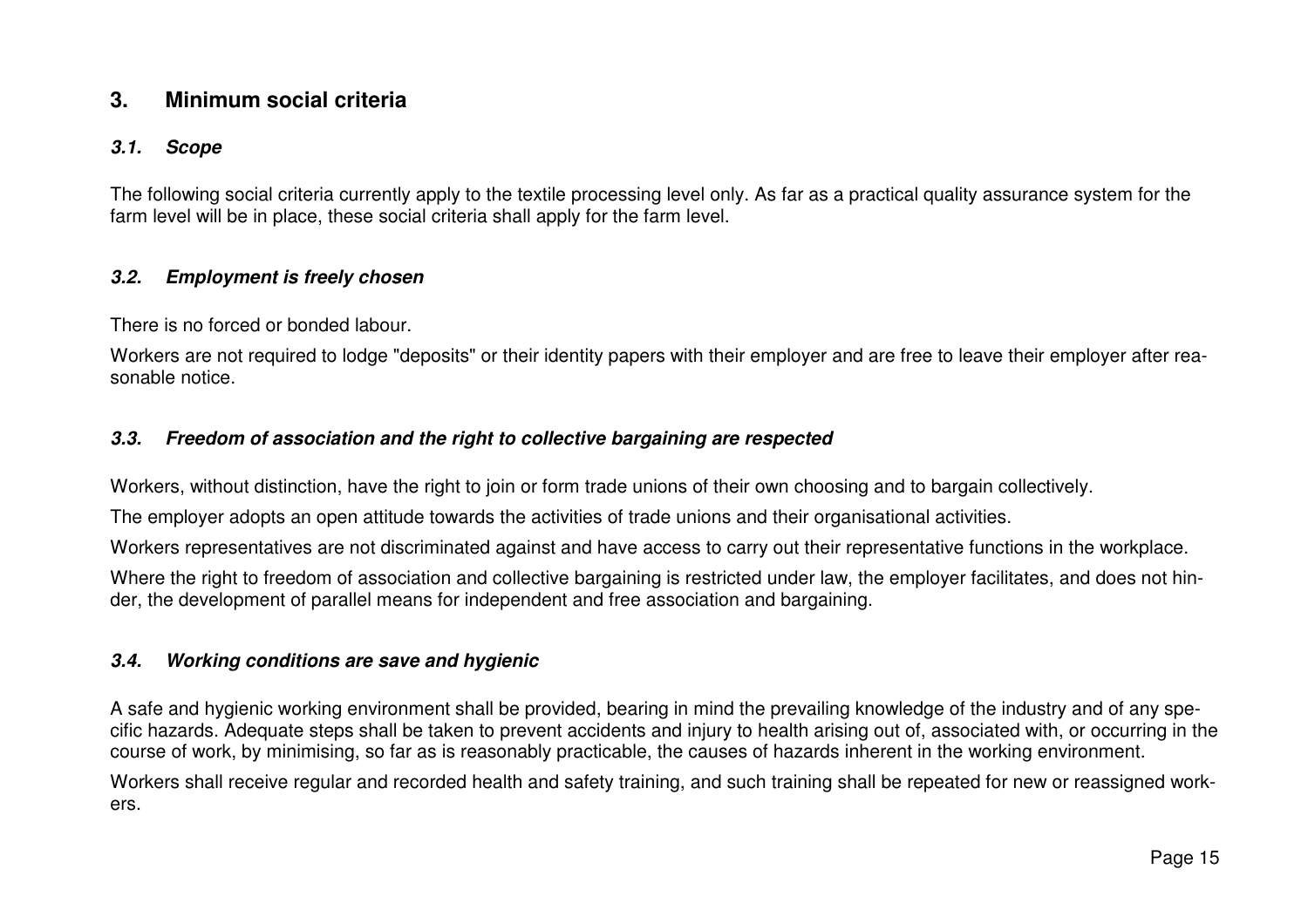Access to clean toilet facilities and to potable water, and, if appropriate, to rest areas, food consuming areas and sanitary facilities for food storage shall be provided.

Accommodation, where provided, shall be clean, safe, and meet the basic needs of the workers.

The company observing the code shall assign responsibility for health and safety to a senior management representative.

#### **3.5. Child labour shall not be used**

There shall be no new recruitment of child labour.

Companies shall develop or participate in and contribute to policies and programmes which provide for the transition of any child found to be performing child labour to enable her or him to attend and remain in quality education until no longer a child; "child" and "child labour" as being defined by ILO.

Children and young persons under 18 shall not be employed at night or in hazardous conditions.

These policies and procedures shall conform to the provisions of the relevant ILO standards (C138, C182).

#### **3.6. Living wages are paid**

Wages and benefits paid for a standard working week meet, at a minimum, national legal standards or industry benchmark standards, whichever is higher. In any event wages should always be enough to meet basic needs and to provide some discretionary income.

All workers shall be provided with written and understandable information about their employment conditions including wages before they enter employment and about the particulars of their wages for the pay period concerned each time that they are paid.

Deductions from wages as a disciplinary measure shall not be permitted nor shall any deductions from wages not provided for by national law be permitted without the expressed permission of the worker concerned. All disciplinary measures should be recorded.

#### **3.7. Working hours are not excessive**

Working hours comply with national laws and benchmark industry standards, whichever affords greater protection.

In any event, workers shall not on a regular basis be required to work in excess of 48 hours per week and shall be provided with at least one day off for every 7 day period on average. Overtime shall be voluntary, shall not exceed 12 hours per week, shall not be de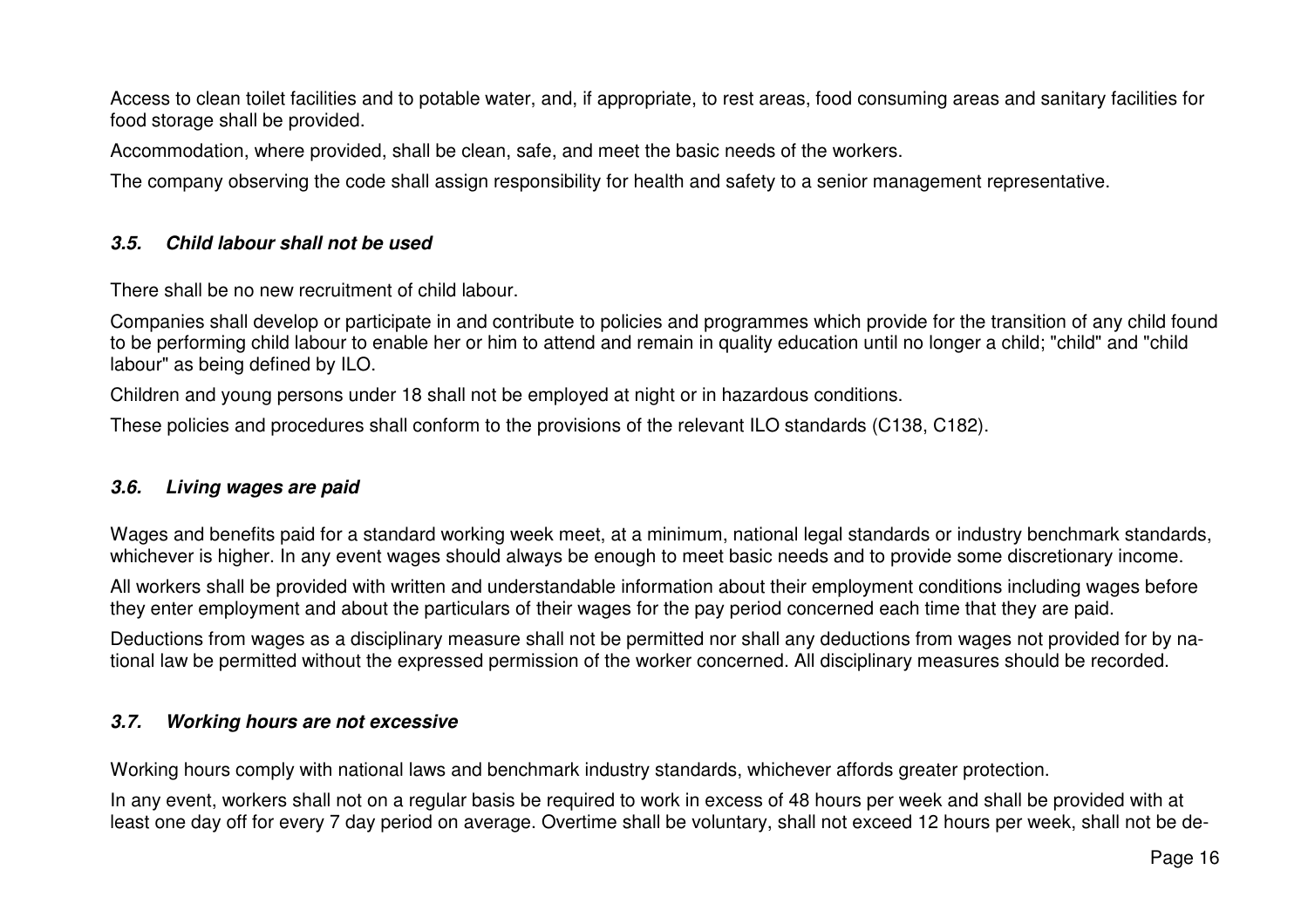manded on a regular basis and shall always be compensated at a premium rate.

#### **3.8. No discrimination is practised**

There is no discrimination in hiring, compensation, access to training, promotion, termination or retirement based on race, caste, national origin, religion, age, disability, gender, marital status, sexual orientation, union membership or political affiliation.

#### **3.9. Regular employment is provided**

To every extent possible work performed must be on the basis of recognised employment relationship established through national law and practice.

Obligations to employees under labour or social security laws and regulations arising from the regular employment relationship shall not be avoided through the use of labour-only contracting, sub- contracting, or home-working arrangements, or through apprenticeship schemes where there is no real intent to impart skills or provide regular employment, nor shall any such obligations be avoided through the excessive use of fixed-term contracts of employment.

#### **3.10. No harsh or inhumane treatment is allowed**

Physical abuse or discipline, the threat of physical abuse, sexual or other harassment and verbal abuse or other forms of intimidation shall be prohibited.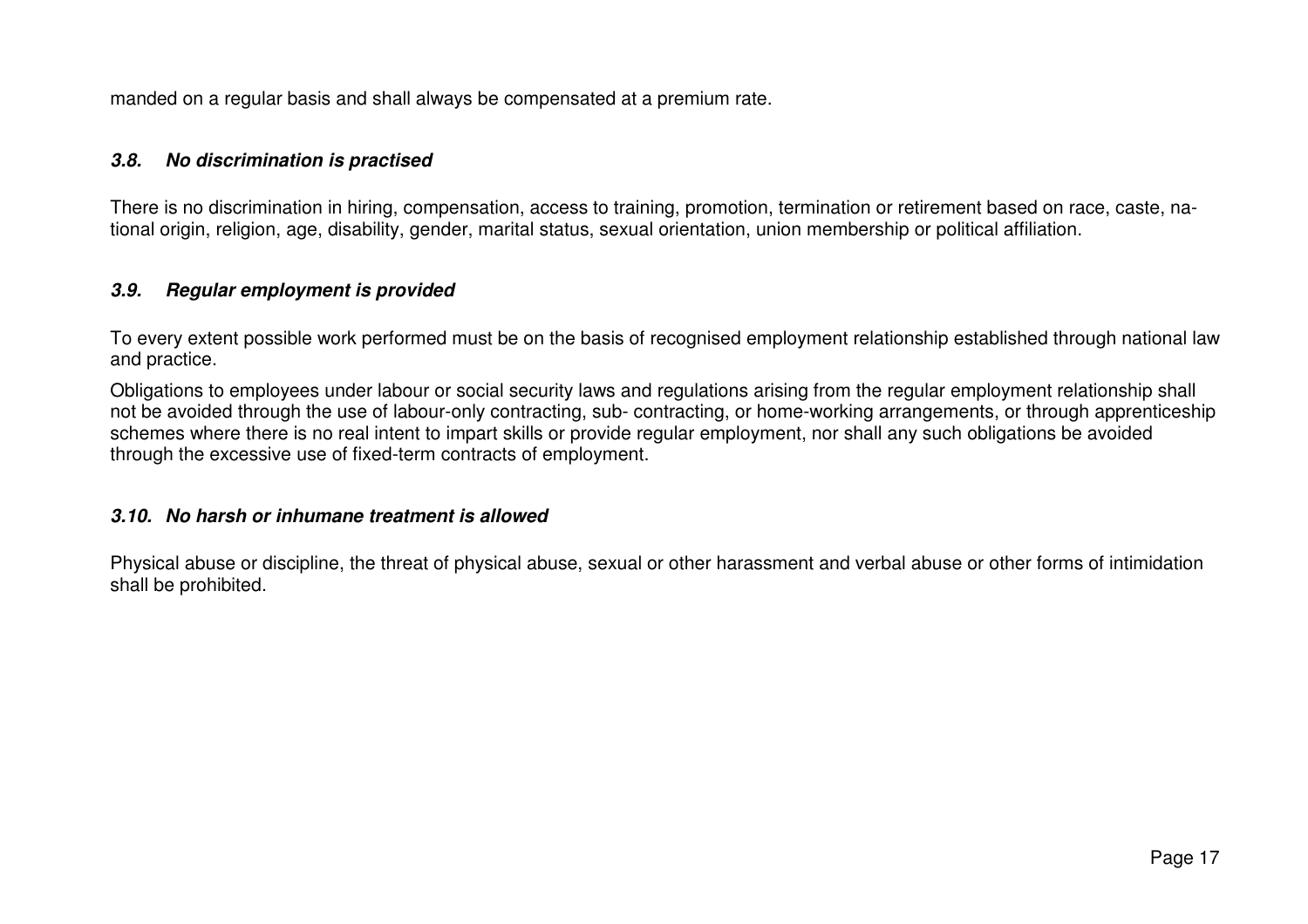# **4. Quality assurance system**

## **4.1. Auditing of processing and manufacturing stages**

Operators from post harvest handling up to garment making and final packing as well as im- and exporters of labelled articles according to these standards have to undergo an onsite annual inspection cycle (including possible unannounced inspections) and need to hold a valid operational certificate. The responsible inspection- / certification body may decide on exceptions from the annual onsite inspection cycle for sub-contractors with a low risk potential (non wet processing units only, such as home based knitting - / weaving units, mechanical finishing units, ready to wear manufacturing units). Such units must be clearly identified, must have a contract with the contracting licensee (who is responsible for their compliance with these standards) and may be subject to inspection at the certifiers discretion (and at the contracting licensee's expense).

The licensee of the final product is responsible for exercising due care in ensuring the organic integrity of his processing chain.

Certifiers performing certification of processing and manufacturing stages according to these standards need to be accredited ISO 65 including textile certification in the scope of their ISO 65 accreditation. In addition they have to be authorized by a member of the international working group. To start certification, the certifiers must have at least applied to their accreditor for inclusion of the textile scope which has to be granted the latest after 18 months.

## **4.2. Residue Testing**

The licensed operator is expected to undertake residue testing according to a risk assessment of contamination. All products certified according to these standards and the components of such products should be included in this risk assessment and therefore are potentially subject to testing.

Samples for residue testing may also be taken by the inspector during the inspection visit required for certification, either as back-up to the inspection process or in case of suspicion of contamination or non-compliance. Additional samples of goods may be taken from the supply chain at any time without advance notice.

Approved to perform inspections according to these standards are laboratories, that are accredited according to regulation EN ISO and that have appropriate experience in textile residue testing.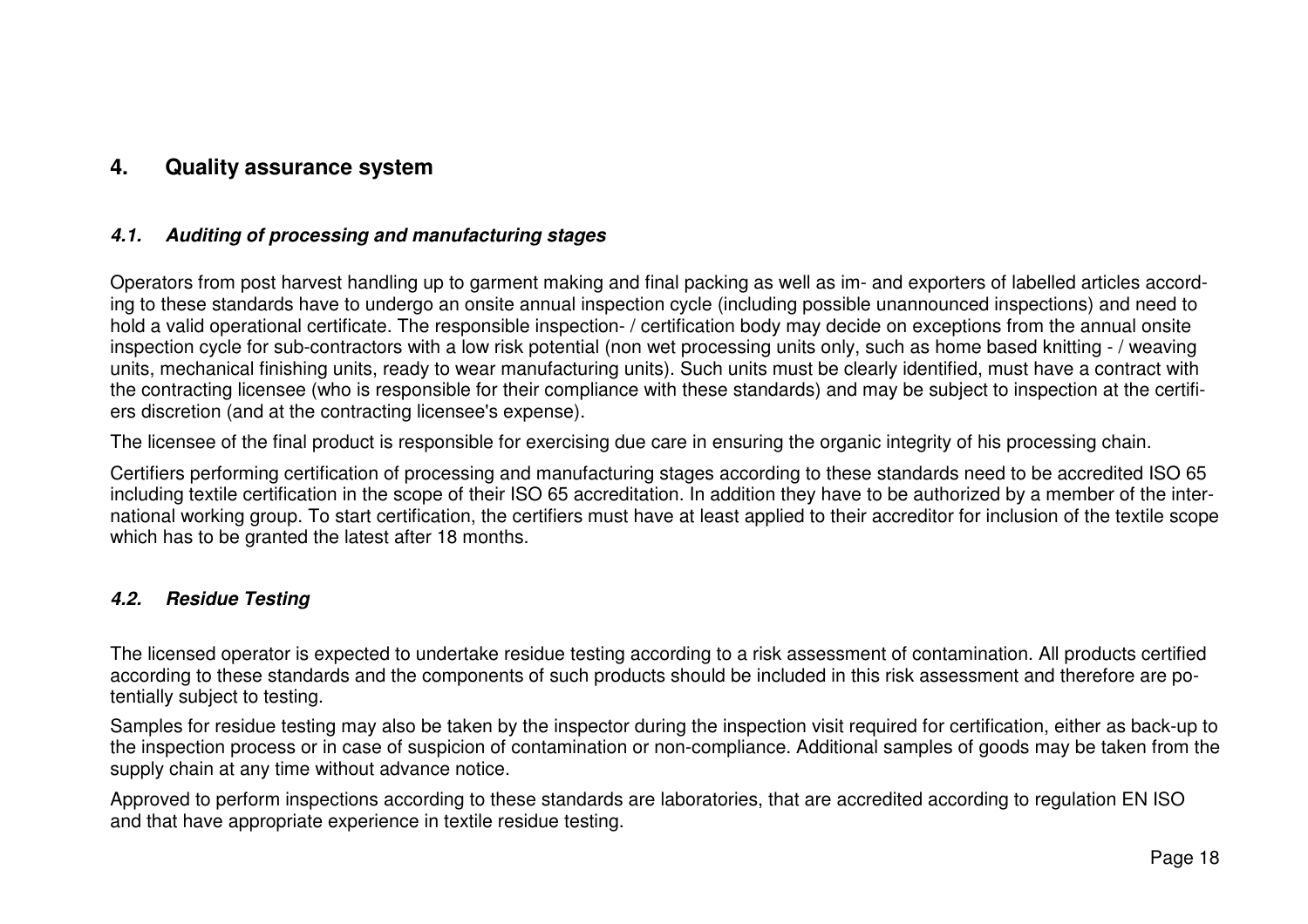# **Annex**

# **List of additional fibres**

The following regenerated and synthetic fibre materials may be included in the remaining balance as detailed in chapter 2.2.1 resp. 2.2.2. They may be mixed with the organic fibres or used in certain details:

- a) Regenerated cellulose fibres viscose, acetate, tencell and lyocell;
- b) Polyester;
- c) Polyurethane (Elasthan);
- d) Polyamide.

# **List of Abbreviations**

#### Organisations / Standards:

ETAD Ecological and Toxicological Association of Dyes and Organic Pigments Manufacturers IFOAM International Federation of Organic Agriculture Movements IVN International Association Natural Textile Industry JOCA Japan Organic Cotton Association<br>
NOP National Organic Program National Organic Program OECD Organisation of Economic Cooperation and Development OTA Organic Trade Organisation TEGEWA Verband der Textilhilfsmittel-, Lederhilfsmittel-, Gerbstoff- und Waschrohstoff-Industrie USDA United States Department of Agriculture

#### Others:

| EC50          | Effect concentration (50%)                 |
|---------------|--------------------------------------------|
| IC50          | Inhibition concentration (50% inhibition)  |
| LC50          | Lethal concentration (50% mortality)       |
| $\alpha$ -MES | $\alpha$ -methyl ester sulphonate (C16/18) |